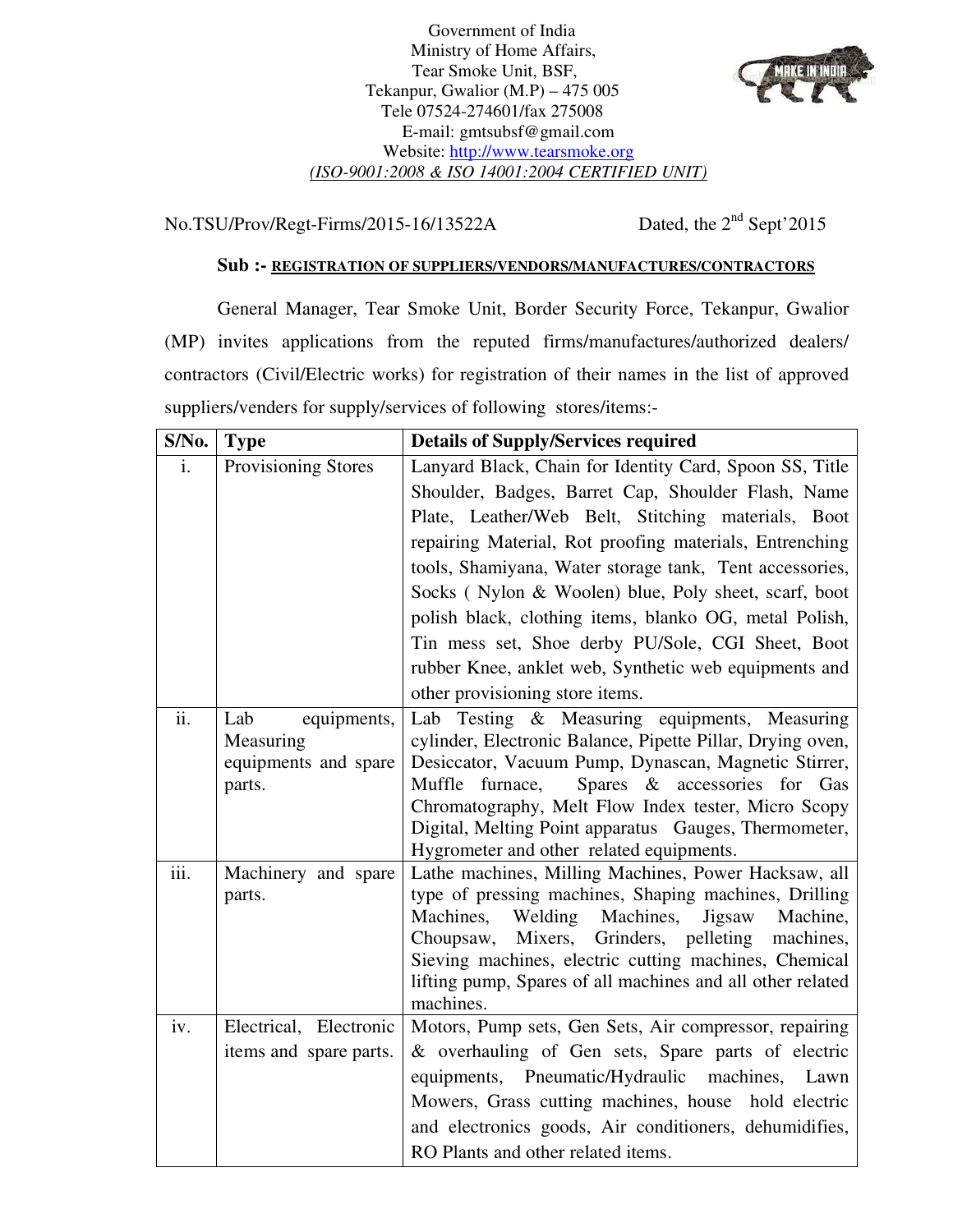| V.<br>vi. | Computers,<br>Peripherals,<br>IT<br>equipments<br>and<br>accessories.<br><b>Building</b><br>material/<br>Construction stores. | Personal Computer/Laptops, Printers, Fax Machines,<br>Scanners, Computer Hardware & Software, spares of<br>Computer & equipments, Repair of IT equipments, All<br>type of Toner Cartridge of printer, Tool kit, Secondary<br>battery, LAN equipments & items, CCTV, Bio-metric<br>machines, Computers stationery, Storage Devices,<br>Networking items, Cameras (Still/Video) and all other<br>related items.<br>Contractor of civil/road/electric works, building material<br>suppliers of hardware / sanitary / water supply fitting<br>items, building materials and all items related to                                                                                                                                        |
|-----------|-------------------------------------------------------------------------------------------------------------------------------|-------------------------------------------------------------------------------------------------------------------------------------------------------------------------------------------------------------------------------------------------------------------------------------------------------------------------------------------------------------------------------------------------------------------------------------------------------------------------------------------------------------------------------------------------------------------------------------------------------------------------------------------------------------------------------------------------------------------------------------|
| vii.      | Motor Vehicle Stores<br>and spare parts.                                                                                      | building.<br>Tyre, Tube, flaps, tool, air & lubricant, filter spares parts<br>of Motor Vehicle, batteries, Acid, Distilled water & all<br>type of electric light, Lubricants Oil, greases and all<br>other related items.                                                                                                                                                                                                                                                                                                                                                                                                                                                                                                           |
| viii.     | Stationery items                                                                                                              | Pen, Pencil, Rubber, Bags, papers various size, cutter,<br>calculator, high lighter, file, Glue stick, Registers, books<br>$\&$ magazines, writing pad $\&$ other stationary items.                                                                                                                                                                                                                                                                                                                                                                                                                                                                                                                                                 |
| ix.       | Furniture,<br>fixture<br>items<br>and<br>repairs<br>material.                                                                 | Sofa, Chair, Table and all furniture & fixture items.                                                                                                                                                                                                                                                                                                                                                                                                                                                                                                                                                                                                                                                                               |
| viii.     | different<br>Paints<br>of<br>grades.                                                                                          | Paint for Vehicles, Cots & Boxes and other special<br>category paints.                                                                                                                                                                                                                                                                                                                                                                                                                                                                                                                                                                                                                                                              |
| X.        | Other Misc Store                                                                                                              | Training Stores/Training Aids, Boards, Sports items,<br>Sports kits, Gym items, Chuna, Geru, Phenyl, All type of<br>utensils, Cotton Waste, soda, Muslin white cloth for<br>cleaning purpose, Naphthalene Balls, Soaps and other<br>Hygiene & sanitations items, Fire Fighting equipments,<br>preparation of rubberstamp and office seals and other<br>Misc items. AMC of all Machinery/equipments like<br>photocopiers, EPAX Exchange, water purification items<br>such as Fitkari, Chlorine powder and chlorine gas,<br>various type of fertilizers and pesticides, watering pipes,<br>Items required for Small Arms Workshop such as tools,<br>Gauge, Oils required for cleanliness purpose of weapons<br>and digging tools etc. |
| xii.      | Material<br><b>Supplies</b><br>and other connected<br>Stores.                                                                 | Industrial/Chemical<br>safety equipments,<br>Chemicals,<br>plastic and Aluminum Hardware items for production of<br>Tear Smoke Munitions, packing material i.e MS Box,<br>TSMs carrier, poly bags, labels, packing slip and other<br>related items.                                                                                                                                                                                                                                                                                                                                                                                                                                                                                 |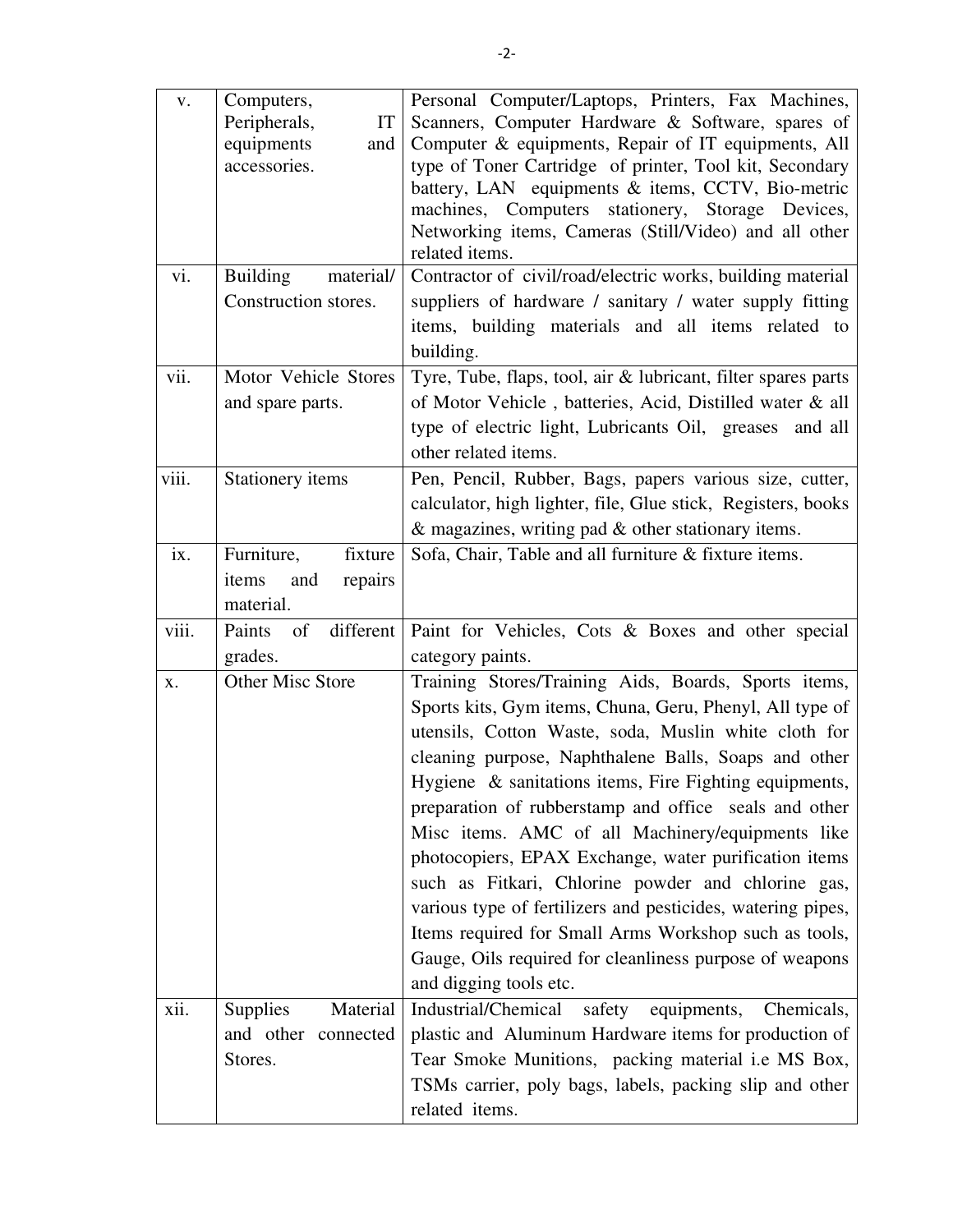2. Application on plain paper from the Interested and reputed suppliers/manufacturers addressed to the General Manager, Tear Smoke Unit, Border Security Force, Tekanpur, Gwalior (M.P) should reach to this Office within 30 days from the date of publication of advertisement alongwith Registration Form which is enclosed as Annexure – I.

3. The following documents should also be enclosed with the application/registration form:-

| i.    | <b>TIN</b>                                                                    |
|-------|-------------------------------------------------------------------------------|
| ii.   | <b>PAN</b>                                                                    |
| iii.  | Copy of Income Tax Return of last three years.                                |
| iv.   | Copy of Registration with Govt. and Sales Tax Department.                     |
| V.    | Authorized Dealership Certificate for specific product.                       |
| vi.   | Proof of MSME (Micro Small & Medium Enterprises)                              |
| vii.  | Copy of letter of registration as contractor with the other Govt. Department. |
| viii. | VAT authorities & contact numbers with full address.                          |
| ix.   | Proof of business with any other Govt. department.                            |

4. Supply of stores will be accepted only at Tear Smoke Unit BSF Tekanpur, Gwalior (MP). Outstations firms desirous of registration have to confirm this clause in their applications.

5. The supplier(s) shall be registered for a period of one year (between 1 to 3 years) depending on the nature of the goods. At the end of registration period, if the Registered Supplier (s) willing to continue with registration have to apply afresh for renewal of registration.

6. The registered supplier (s) are liable to be removed from the list of approved suppliers if their performance and conduct are not found satisfactory or if they fail to abide by the terms and conditions of the registration or fail to supply the goods on time or supply substandard goods.

7. Registered suppliers are prima facie eligible for consideration for procurement of goods through Limited Tender Enquiry and E-Tender.

8. Registered suppliers will ordinarily be exempted from furnishing bid security alongwith their bids upto single purchase amounting one Lac rupees through Limited tender.

9. The General Manager, Tear Smoke Unit, BSF, Tekanpur shall disqualify the supplier or contractor for registration, if anyone make false declaration which in the opinion of the Govt. is not in public interest.

10. The General Manager, Tear Smoke Unit, BSF, Tekanpur reserve the right to accept/reject any applications without assigning any reasons thereof.

**Encl** : Registration form

 (J P Dhabai) DC Dy Manager (Adm) For General Manager TSU BSF Tekanpur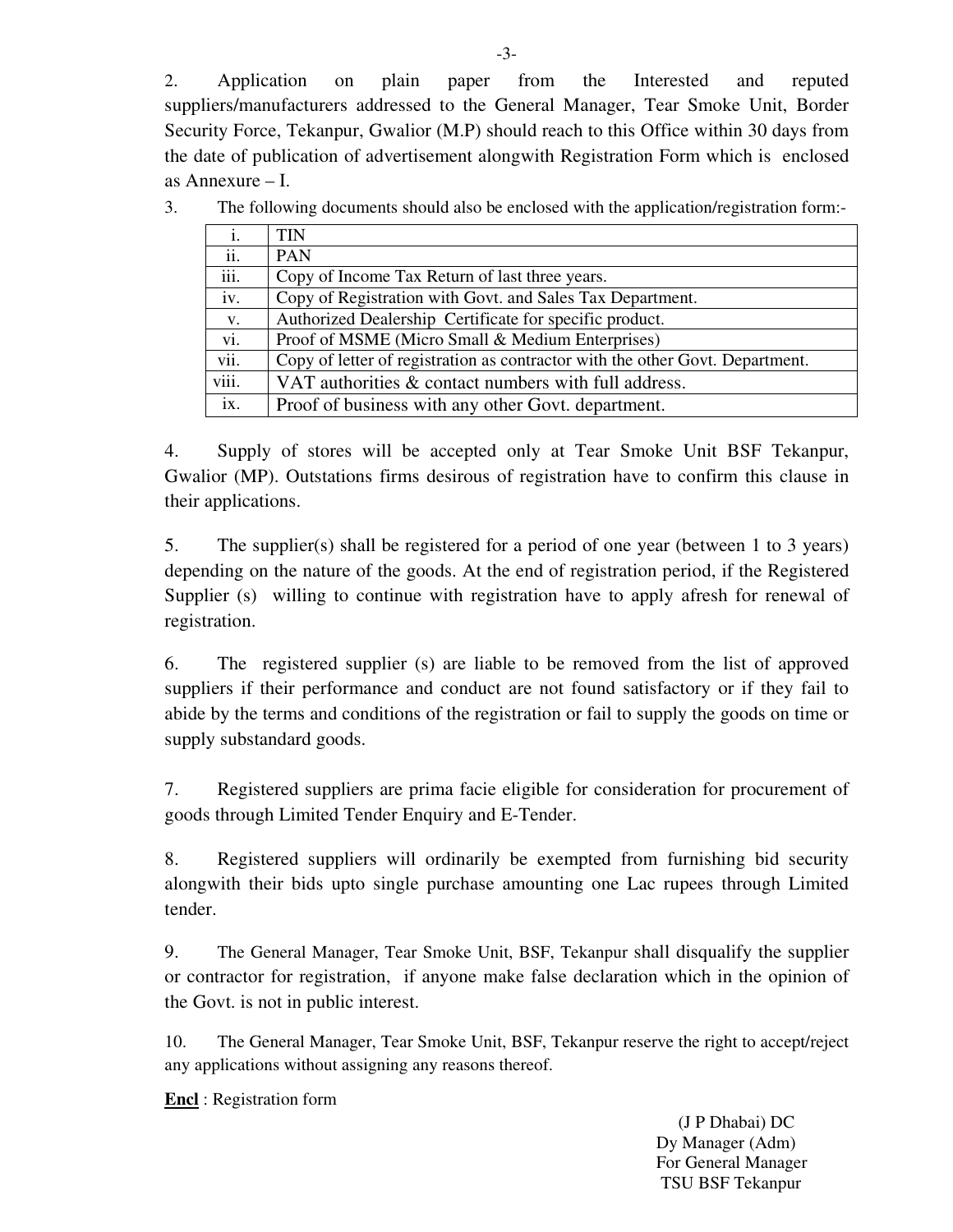*VIEWE IN INFOR* 

Government of India, Ministry of Home Affairs, Tear Smoke Unit, BSF, Tekanpur, Gwalior (M.P) – 475 005 Tele 07524-274601/fax 275008 E-mail: gmtsubsf@gmail.com Website: http://www.tearsmoke.org *(ISO-9001:2008 & ISO 14001:2004 CERTIFIED UNIT)* 

## **Sub :- REGISTRATION FORM FOR SUPPLIERS/VENDORS/MANUFACTURES**

(Note – Please fill in all the columns, if any column is not answered, please fill it with NIL or Not Applicable)

| 1. |       | <b>Establishment:</b>                        |                      |  |
|----|-------|----------------------------------------------|----------------------|--|
|    | 1.1.  | Name                                         |                      |  |
|    | 1.2.  | <b>Office Address</b>                        |                      |  |
|    |       |                                              |                      |  |
|    |       |                                              |                      |  |
|    |       | <b>Works Address</b>                         |                      |  |
|    |       |                                              |                      |  |
|    | 1.3.  | Office Telephone                             |                      |  |
|    |       | Fax No.                                      |                      |  |
|    |       | Works Telephone                              |                      |  |
|    |       | Fax                                          |                      |  |
|    |       | Mobile Phone                                 |                      |  |
|    |       | <b>Additional Mobile Phone</b>               |                      |  |
|    |       | Web Site                                     | $\cdot$              |  |
|    |       | E-mail ID                                    |                      |  |
|    | 1.4.  | Year of Establishment                        | $\ddot{\phantom{0}}$ |  |
|    | 1.5.  | Type of Company/Type of Business             |                      |  |
|    | 1.6.  | Status of Industry/Type of Industry<br>(Sub  | $\ddot{\cdot}$       |  |
|    |       | Contract Ancillary large scale/              |                      |  |
|    |       | Manufacturer/Distributers/stockiest agent)   |                      |  |
|    | 1.7.  | Industry (Private parties/CSIR Units/        |                      |  |
|    |       | Institutions /Govt. undertaking/ DGS&D/      |                      |  |
|    |       | Govt. Department/ Exports.                   |                      |  |
|    | 1.8.  | Item of Manufacturer (Service offered -      | :                    |  |
|    |       | enclos Technical literature / leaflets).     |                      |  |
|    | 1.9.  | Item & Services intent for supplying to TSU. | $\colon$             |  |
|    | 1.10. | Local representative                         |                      |  |
|    | 1.11. | Any technical collaboration or partnership   | $\ddot{\phantom{0}}$ |  |
|    |       | with Indian/ Foreign Company. Full details   |                      |  |
|    |       | with supporting document showing period of   |                      |  |
|    |       | validity.                                    |                      |  |
|    | 1.12. | Firm/Company Registration No. with date      | $\ddot{\cdot}$       |  |
|    |       | and authority with whom registered.(Enclose  |                      |  |
|    |       | copy of registration showing validity).      |                      |  |
| 2. |       | <b>Financial Status:</b>                     |                      |  |
|    | 2.1   | <b>Total Capacity</b>                        |                      |  |
|    |       | Land $&$ Building<br>a)                      |                      |  |
|    |       | Machinery and other (Value)<br>b)            | $\vdots$             |  |
|    |       | <b>Working Capital</b><br>C)                 |                      |  |
|    |       | Total<br>$\mathbf{d}$                        | $\ddot{\cdot}$       |  |
|    |       | Is your firm insured<br>e)                   |                      |  |
|    |       | If insured details of Insurance Company<br>f | $\vdots$             |  |